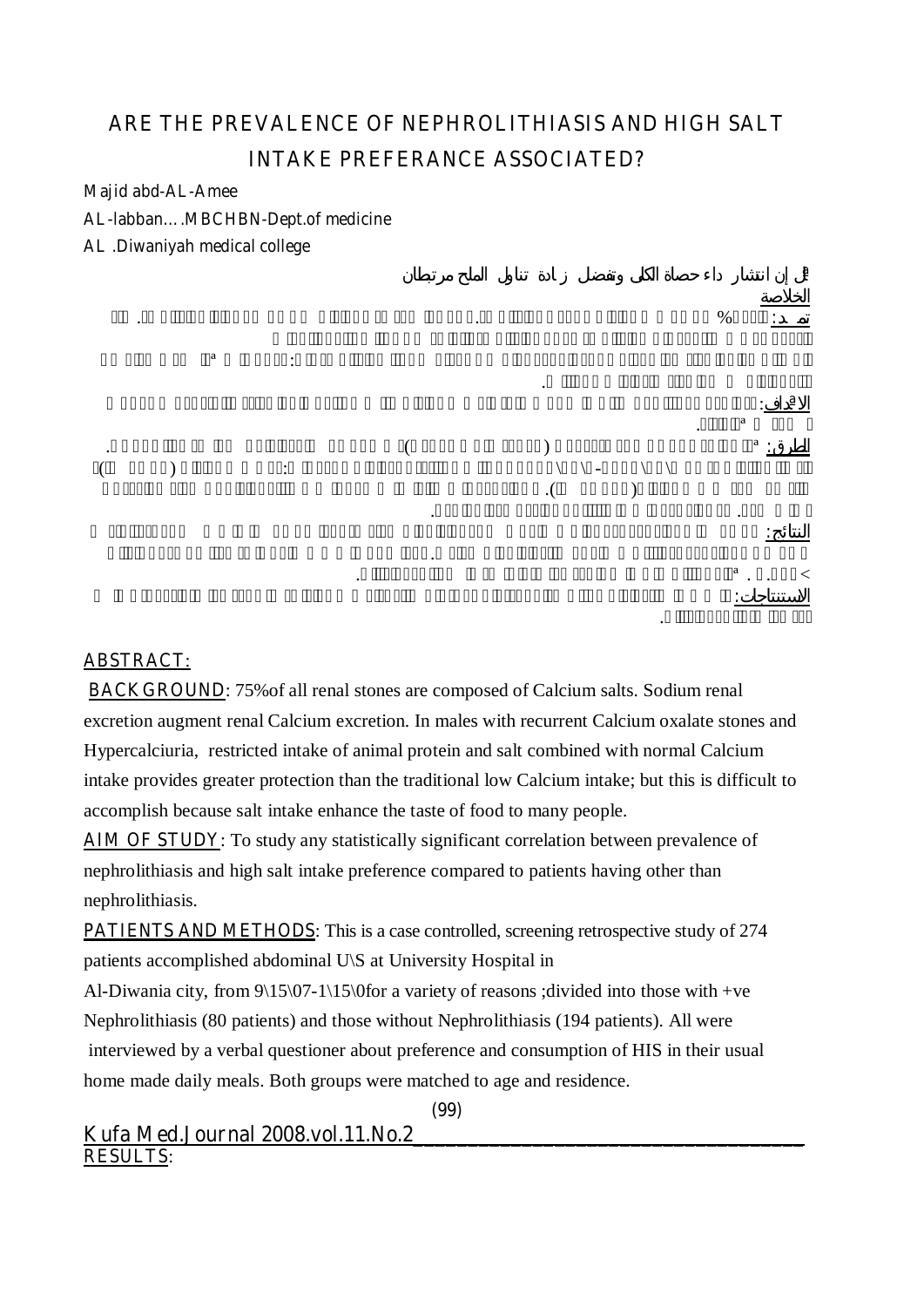The results showed 54 patients from +ve Nephrolithiasis group prefer and consume HSI, while 26 patients don't ; compared to 8 patients from

-ve Nephrolithiasis group prefer and consume HSI, while 187 don't; with P value <0.001. This strong correlation still presents after controlling sex , but not family clustering.

### **CONCUSIONS**:

Preference and consumption of HSI is strongly correlated to increased risk of Nephrolithiasis, even after controlling male sex but not family clustering.

Key wards: Nephrolithiasis, High salt intake

### **INTRODUCTION**:

Nephro;ithiasis refers to stone formation within renal tubule or collecting system, although he calculi are found within the ureter or in the bladder. The principal type of renal calculi are calcium (Ca), urate struvite, and cystien. It present as renal colic, hematuria, and dysuria.<sup> $(1,2)$ </sup> The annual incidence of Nephrolithiasis is  $>1\backslash1000$  persons, peak age of onset is the third decade of life. The prevalence increase with age until 70 years. Males are more prone to stone formation than females n a ratio of 2-4\1 and more thane half have +ve family history of renal stones, suggesting X modified polygenic inheritance pattern.<sup> $(1,2)$ </sup>

Dietary calcium restriction is not beneficial and could actually increase the rate of stone formation<sup>(3)</sup>. Sodium excretion by renal tubules augment urinary calcium excretion. Hence, dietary salt restriction which diminish sodium excretion is associated with decrease in calcium dieresis. If Sodium excretion remains high, patients should be encouraged to limit there Sodium intake further $(1)$ . The added Sodium (as Sodium bicarbonate) increases sodium urate formation which serves as a nidus for Calcium oxalate precipitate at high PH. 75% of all stones are composed of Calcium salts, 10%are the results of infection with urease producing bacteria, composed of struvite ;and an additional 10% are composed of uric acid $(1,4)$ . Increase of salt intake promotes a variety of effects, it enhances urinary Calcium excretion, increases all kidney stone formation rate, increases urinary PH, and decreases urinary citrate excretion<sup> $(2,4,5,6)$ </sup>. Habitual HSI may be an etiological factor in the generation of excessive execration of

#### **(100)**

# **Kufa Med.Journal 2008.vol.11.No.2\_\_\_\_\_\_\_\_\_\_\_\_\_\_\_\_\_\_\_\_\_\_\_\_\_\_\_\_\_\_\_\_\_\_\_\_**

Calcium, Sodium, and Phosphate in Hypercalciuria syndrome<sup> $(5)$ </sup>. HSI in healthy adults has been associated with high fractional intestinal Calcium absorption, high PTH and Vit D3 levels<sup>(3,7)</sup>. Sodium and Calcium show common sites of reabsorption in the renal tubules<sup>(1)</sup>.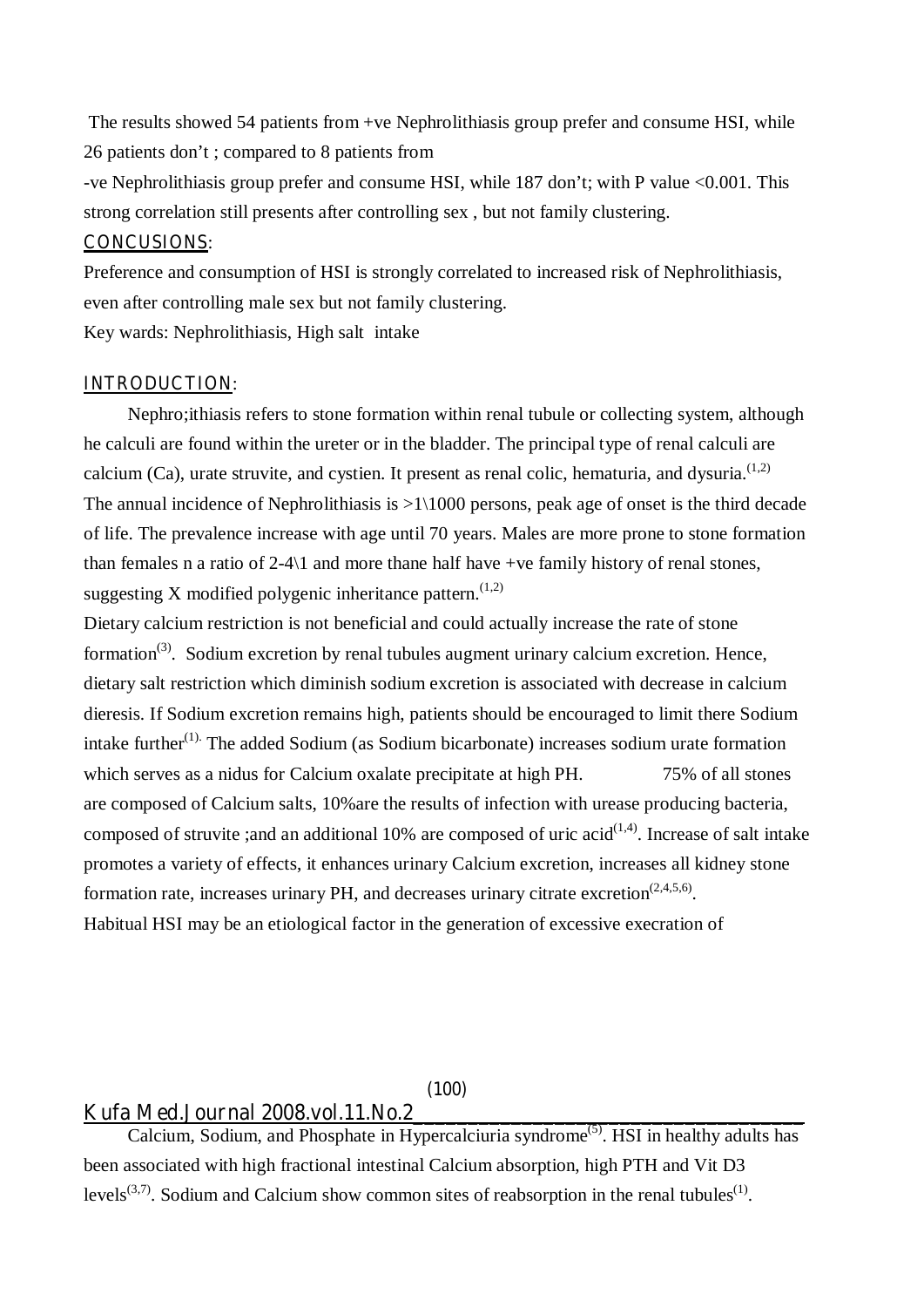Dietary Sodium need to be controlled during any Calcium testing to avoid affecting the results<sup> $(1,3,5,7)$ </sup>. In males with recurrent Calcium oxalate stones and Hypercalciuria, restricted intake of animal protein and salt, compared with normal Calcium intake, provide greater protection than the traditional low Calcium diet<sup> $(5,7)$ </sup>.

### **STUDY DESIGN:**

It is an epidemiological, cross sectional, case control, screening, retrospective study, involved 274 consecutive patients performing abdominal U\S study in University Hospital in AL\_DIWANIA city from 15\9\07\_15\1\08

### **PATIANTS AND METHOD:**

274 consecutive patients, referred for U\S study of abdomen on an out patient basis. Indications of referral were variables. All of these patients were interviewed with a verbal questioner before receiving\S report; the aim of this questioner was to qualitatively assess daily dietary salt intake (and preference) The questioner is as follow: I. Firstly I asked each patient the following questions:

If the response was: as usual (without adding more salt), I asked:

 $\ddot{a}$  : 2

If the response was: NO:

 $\begin{pmatrix} 3 \end{pmatrix}$  a  $\begin{pmatrix} 3 \end{pmatrix}$  $\hspace{10pt} \text{a}$ :  $\hspace{10pt} \text{a}$ 

 $a \qquad a \qquad \qquad$   $\vdots$ 

Types of served foods asked for generally were of two classes:

### **(101) Kufa Med.Journal 2008.vol.11.No.2\_\_\_\_\_\_\_\_\_\_\_\_\_\_\_\_\_\_\_\_\_\_\_\_\_\_\_\_\_\_\_\_\_\_\_\_**

1: Minor class (as: citrus fruits, yogourt, tomatos, cucumbers, salads), and meals served outside home

2: Major class (home made served meals on daily basis as varieties of broths, soups, and rice) If the response was: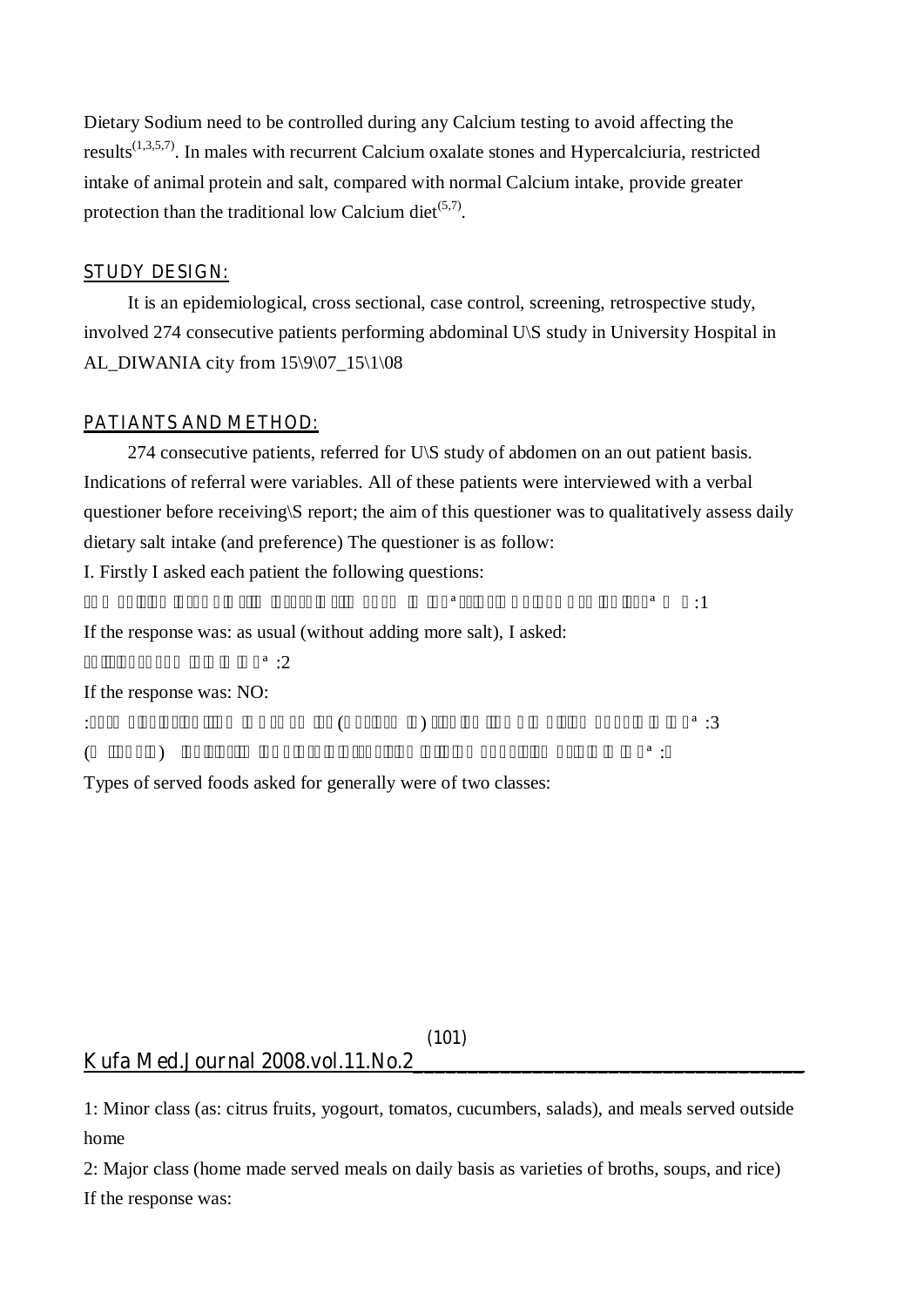I repeat the question in different sequence as:

 $\hspace{.1cm}$   $\hspace{.1cm}$   $\hspace{.1cm}$   $\hspace{.1cm}$   $\hspace{.1cm}$   $\hspace{.1cm}$   $\hspace{.1cm}$   $\hspace{.1cm}$   $\hspace{.1cm}$   $\hspace{.1cm}$   $\hspace{.1cm}$   $\hspace{.1cm}$   $\hspace{.1cm}$   $\hspace{.1cm}$   $\hspace{.1cm}$   $\hspace{.1cm}$   $\hspace{.1cm}$   $\hspace{.1cm}$   $\hspace{.1cm}$   $\hspace{.1cm}$   $\overline{(\ }$ 

If the response was confirmatory

نعم، :أفضل واتناول الاكل المالح

I repeated the serial questions from 2-5.

II: Secondly

I studied the U\S report and register the findings as:

نعم أنا أفضل وأتناول فعلا الأكل المالح، :ونعم أنا أرشرش الملح على طعامي

**1**: +ve Nephrolithiasis if there is renal stone any where in the urinary system, or there are only coarse crystals, or absent in patient who already labeled as a case of Nephrolithiasis by two recognized ultrasonographsts (this was accomplished by asking all the patients about the reasons of being referred for U\S study )

**2**: -ve Nephrolithiasis (excluding those who already labeled as a case of Nephrolithiasis) III: Thirdly:

asked about family history of Nephrolithiasis (in first relatives), documented by a +ve U\S report confirmed by specialized surgeon with prolonged history of treatment.

# **INCLUCION CRITERIA:**

**1**: preserved renal cortical thickness.

**2**: no\mild hydronephrosis (all due to lower ureteric stones, proved by IVU).

**3**: normal U\S report in patient with documented previous symptomatic Nephrolithiasis.

**(102)** 

# **Kufa Med.Journal 2008.vol.11.No.2\_\_\_\_\_\_\_\_\_\_\_\_\_\_\_\_\_\_\_\_\_\_\_\_\_\_\_\_\_\_\_\_\_\_\_\_**

# **EXCLUSION CRITERIA:**

**1**: acutel ill patients, necessitating hospitalization.

**2:** essential hypertensive patients advised for low salt intake.

**3**: patients with multiorgan diseases (as heart failure, chronic liver disease, suspected prolonged debilitating illness, malignancy.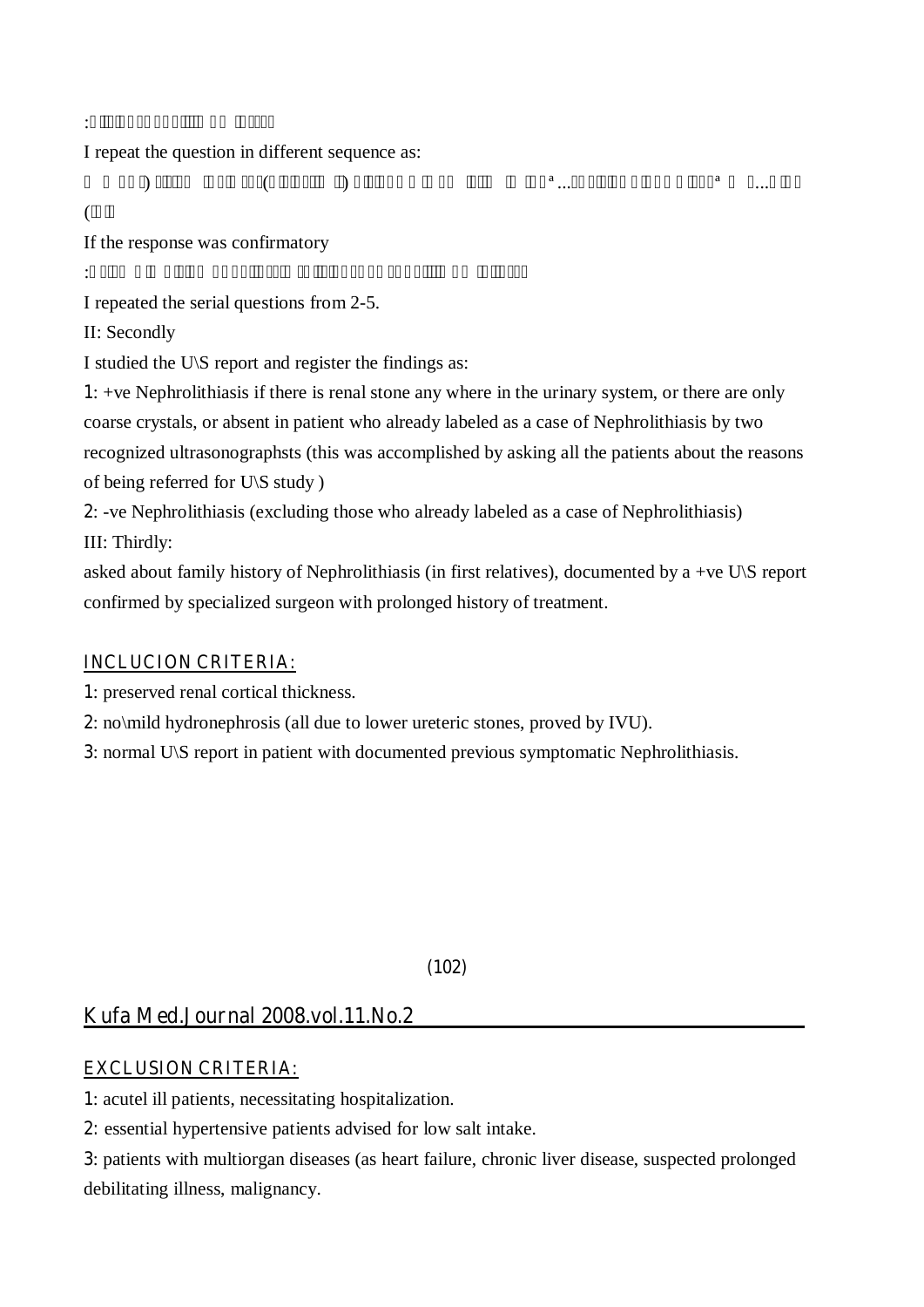**4**: poorly controlled diabetes mellitus with suspected nephropathy.

**5**: children\ adolescents <18 years o; and elderlies >70 years old.

**6**: pregnant females.

**7**: any chronic structural renal disease (chronic renal failure, acute renal failure, prolonged obstructive uropathy).

**8**: nephritic\ nephritic syndromes.

**9**: nephrocalcinosis (multiple cortical calcifications).

**10**: staghorn stones (confirmed by IVU).

**11**: radiolucent stones (pure uric acid stones).

### **RESULTES:**

The two groups (those prefer vs. don't prefer HSI.)are matched in age and residence, but not in sex and +ve family history, as shown in Table I.

Table I: Patient Criteria

|                   |               | Prefer HSI | Don't Prefer HSI |
|-------------------|---------------|------------|------------------|
| AGE (18-65)       |               |            |                  |
| <b>SEX</b>        | <b>MALE</b>   |            |                  |
|                   | <b>FEMALE</b> |            |                  |
| <b>RESIDENCE</b>  | <b>RURAL</b>  |            |                  |
|                   | <b>URBAN</b>  |            |                  |
| <b>FAMILY</b>     | $+VE$         |            |                  |
| <b>CLUSTERING</b> | $-VE$         |            |                  |

### **(103)**

## **Kufa Med.Journal 2008.vol.11.No.2\_\_\_\_\_\_\_\_\_\_\_\_\_\_\_\_\_\_\_\_\_\_\_\_\_\_\_\_\_\_\_\_\_\_\_\_**

+ve Nephrolithisis (Nephro.) group contained 80 patients, was compared to -ve Nephrolithiasis group which contained 194 patients. 54 patients with Nephrolithiasis prefer and consume high salt intake (HSI), while26 don't, compared to 8patients who prefer and consume HIS while 187 do not (P value:  $< 0.001$ , chi<sup>2</sup>: 133.6, Relative Risk: 7.375) as shown in Table II.

TABLE II: Frequencies of Nephrolithiasis and HSI: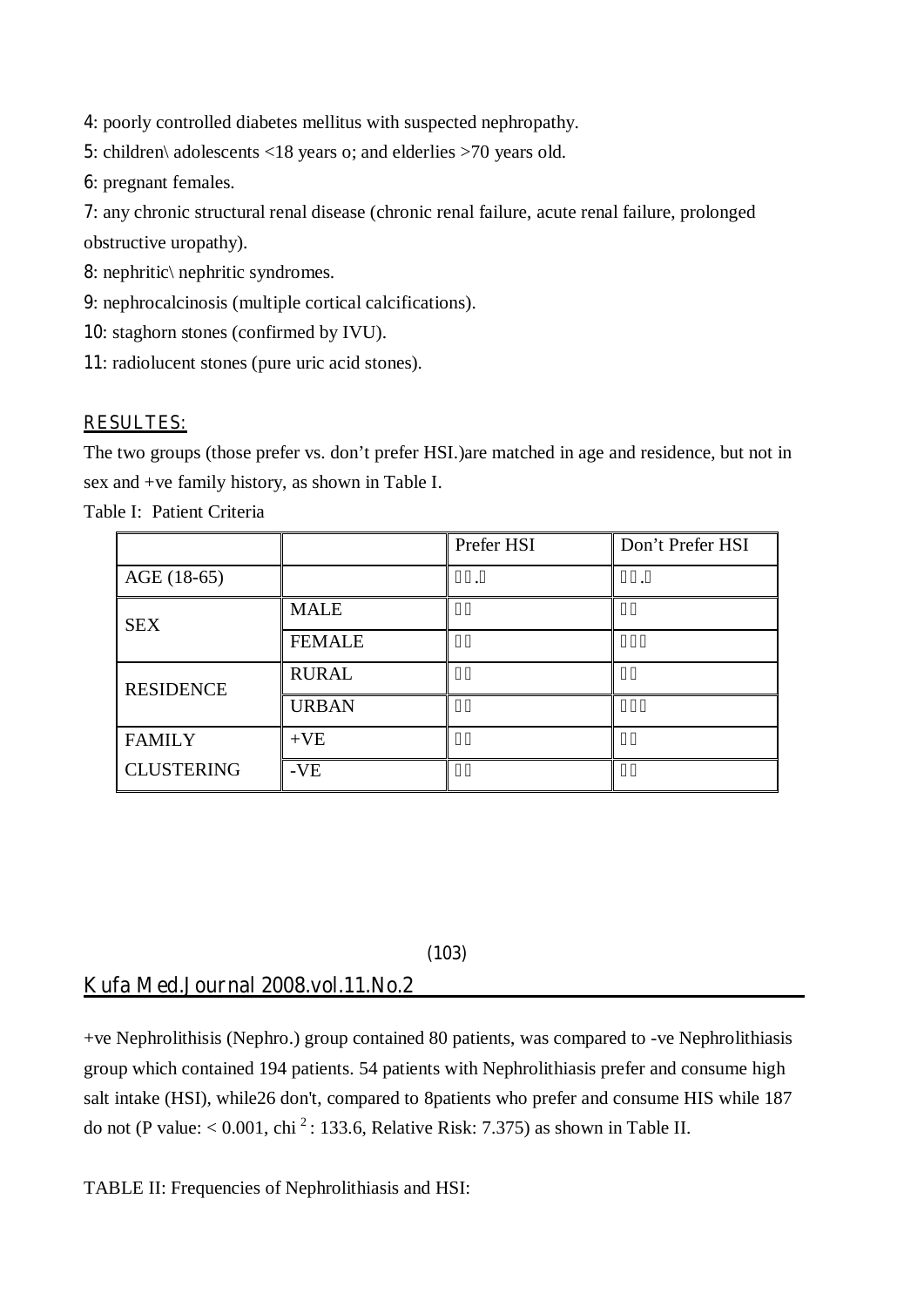|                   | $+Ve$ Nephrolithisis | -Ve Nephrolithiasis |
|-------------------|----------------------|---------------------|
| <b>Prefer HSI</b> |                      |                     |
| Do not prefer HIS |                      |                     |
| Pvalue            | $<$ 0.001 $\,$       | $Chi^2:133.6$       |

When these results are matched to male sex using matched pair 2 by 2 box: 40 diseased males do have HSI, while 10 don't, compared to14 female patents who do have HIS, while 16 female patients don't(P value: <0.01, >0.001, chi<sup>2</sup>:7.3846, Relative Risk: 2.21) as shown in Table III.

Table III: Frequencies of HSI and diseased males:

|                  | $+Ve$ Nephrolithiasis | -Ve Nephrolithiasis |
|------------------|-----------------------|---------------------|
| Prefer HSI.      |                       |                     |
| Don't prefer HIS |                       |                     |
| P value          | <0.01 > 0.001         | $Chi^2$ :7.3846     |

The Relative Risks (7.375 vs. 2.21) between these 2 tables were significantly different, indicating that the male sex is confounding factor in HSI, but still both variables have strong correlation between them( $< 0.001$  vs.  $< 0.01$   $> 0.001$ ).

Family clustering is confounding factor in the prevalence and consumption of HSI. 40 patients who had +ve family history did have HSI, while 14 patients didn't, compared to 12 patients who had -ve family clustering did have HSI, compared to 14 patients who didn't(P value: <0.1 > 0.05, chi<sup>2</sup>: 2.9397, Relative Risk: 1.604). RR between two tables I and II(7.375 vs. 1.604) were significantly different, indicating

### **(104)**

## **Kufa Med.Journal 2008.vol.11.No.2\_\_\_\_\_\_\_\_\_\_\_\_\_\_\_\_\_\_\_\_\_\_\_\_\_\_\_\_\_\_\_\_\_\_\_\_**

 that the family clustering is a confounding facter in HSI., preference and consumption of HSI have family clustering, but there was a weak association between family clustering and consumption of HSI among Nephrolithiasis patients(P value: <0.10 >0.05), as shown in table IV. Table IV: Frequency of HSI and family clustering.

|                  | $+ve$ Nephrolithiasis | -ve Nephrolithiasis |
|------------------|-----------------------|---------------------|
| Prefer HIS       | 40                    |                     |
| Don't prefer HIS |                       |                     |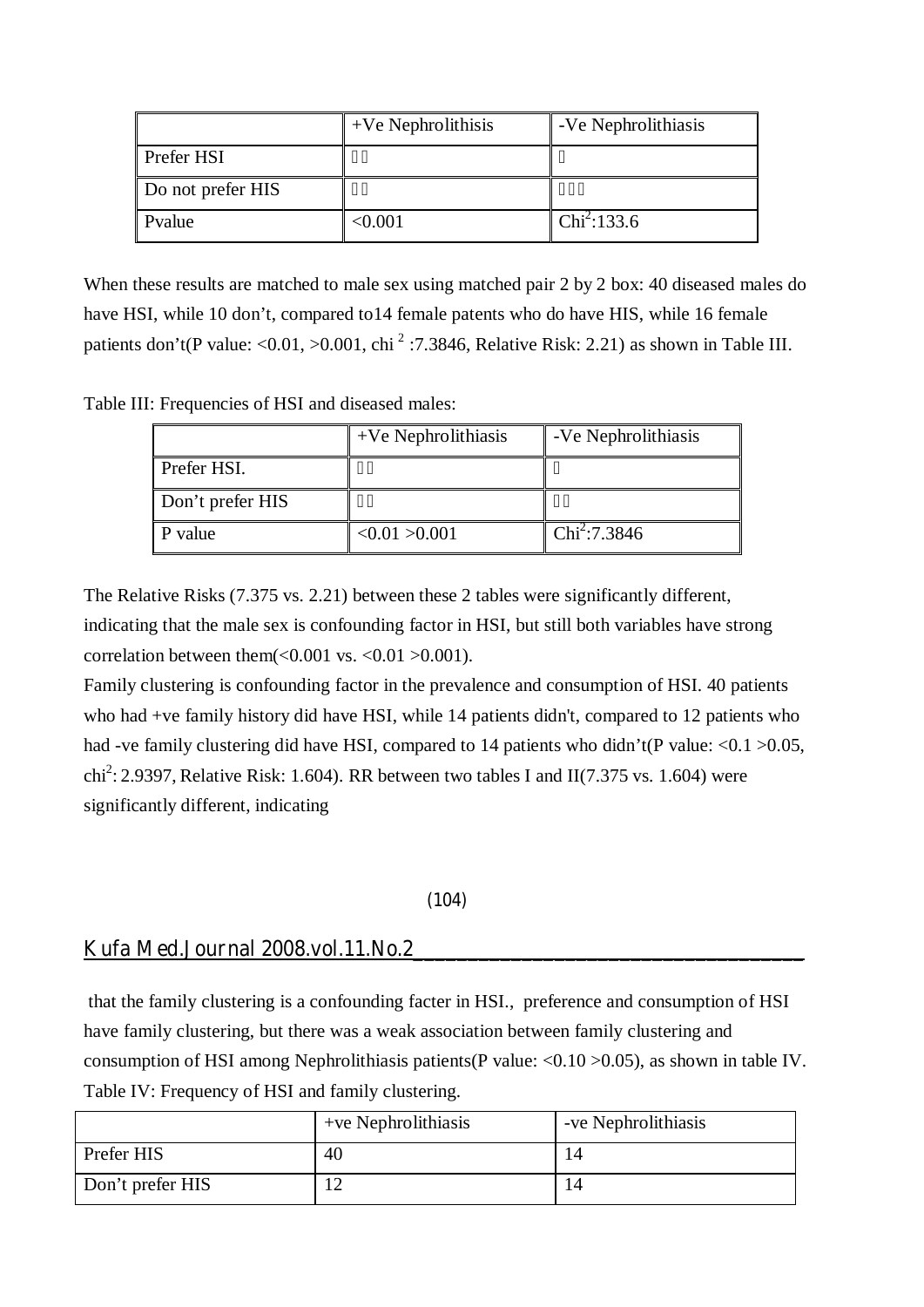| P value | < 0.10 > 0.05 | $Chi^2$ : 2.9397 |
|---------|---------------|------------------|
|         |               |                  |

### **DISCUSSION**:

Sodium and Calcium show common sites of reabsorption in the renal tubules.. Sodium excretion by renal tubules augment urinary calcium excretion. Increase of salt intake promotes a variety of effects, it enhances urinary Calcium excretion, increases all kidney stone formation rate, increases urinary PH, and decreases urinary citrate excretion. $(1,5,7)$ 

Habitual HSI may be an etiological factor in the generation of excessive execration of Calcium, Sodium, and Phosphate in Hypercalciuria syndrome.<sup>(5)</sup>

In males with recurrent Calcium oxalate stones and Hypercalciuria, restricted intake of animal protein and salt, compared with normal Calcium intake, provide greater protection than the traditional low Calcium diet.(3,5,7)

No earlier published study shows a constant association between preference and consumption of HIS and the risk of developing Nephrolithiasis, matched to male sex and family clustering. It seems that there is an unidentified factor (probably sex related) has possible etiological influence on preference and consumption of HIS, which in turn is a controlling factor in the developing Nephrolithiasis (Hypercalciuria);and that factor might constitute a significant proportion in idiopathic hypercalciuric patients and idiopathic calcium stone former group.

### **REFERENCES**:

**1**: Jacob kmann, Jr. Nephrolithiasis. In Stein Internal Medicine, fifth edition PP 783-793, 2000:

### **(105) Kufa Med.Journal 2008.vol.11.No.2\_\_\_\_\_\_\_\_\_\_\_\_\_\_\_\_\_\_\_\_\_\_\_\_\_\_\_\_\_\_\_\_\_\_\_\_**

.**2**: Rebecca D. Monk, David A. Bushinsky. Nephrolithiasis and

Nephrocalcinosis. In Comprehensive Clinical Nephrology by Ritchard J. Johnson, John Freehally 2000. 11.60.1\11.60.12

**3:** http\\www.e\_medicine.com\Med\topic 1069 htm by Stephen WLeilie MD.FACS.

**4**: Favne MJ, Coe FL: Idiopathic Hypercalciuria and Nephrolithiasis. In Feldman D, Glorienx

FH, Pike JW (eds): Vitamin D. New York. Academic press. 1997. pp. 867-881.

**5**: Muldowney FP, Freaney R, Moloney MF. The importance of dietary Sodium in

Hypercalciuruc syndrome. Kidney Int. 1982; 22. 292-6. PMD 7176331.